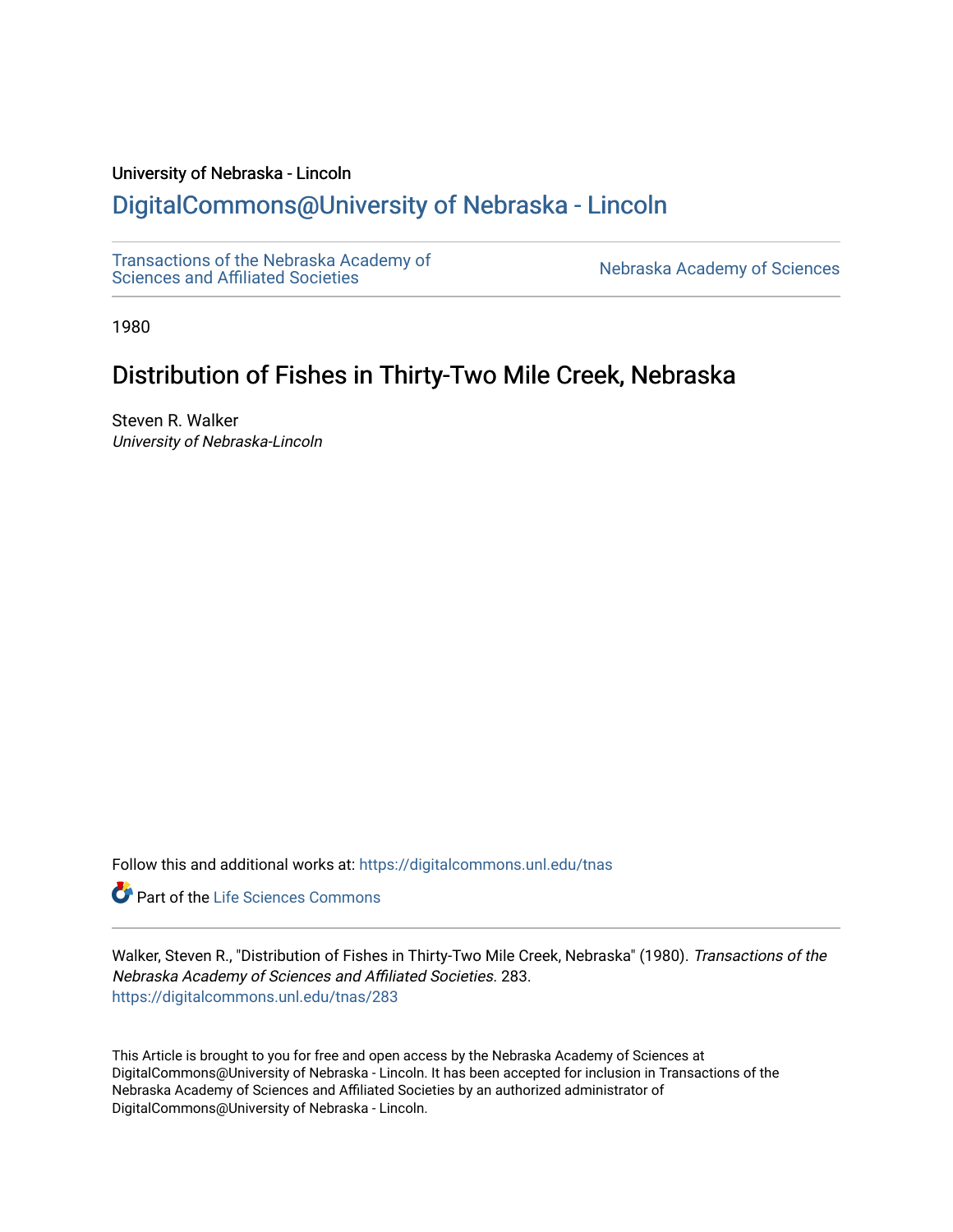### **DISTRIBUTION OF FISHES**

# **IN THIRTY-TWO MILE CREEK, NEBRASKA**

Steven R. Walker

Department of Forestry, Fisheries, and Wildlife University of Nebraska-Lincoln Lincoln, Nebraska 68583

Thirty-two Mile Creek drains a 276 km2 area in south central Nebraska as a tributary to the Little Blue River. Fishes were collected during the summer of 1977 using a seine. Nine species were collected at the 16 stations sampled.

The fathead minnow *(Pimephales promelas)* was the most abundant species and present at every station. Black bullhead *(lctalurus*  melas), carp *(Cyprinus carpio),* and red shiner *(Notropis lutrensis)* were widespread while other species had limited distributions. Species diversity was determined for each station and stream order. Fish distribution and abundance in the drainage were affected by a recent dam and other environmental factors.

Measurements of physical parameters such as water temperature, depth, current velocity, substrate composition, turbidity, and abundance of cover provided insights for analysis of species' habitat requirements.

#### t t t

#### **INTRODUCTION**

Surveys of fish distribution are important in determining recreational potential of streams. Species of fish present in a stream can also be useful indicators of water quality. Prior to this study, little was known about the fish species of Thirtytwo Mile Creek. Objectives of this research were to determine the fish species present in Thirty-two Mile Creek, obtain information on the distribution and abundance of each species, and measure physical properties of the stream to determine species' habitat preferences.

## **STUDY AREA**

Thirty-two Mile Creek is one of the largest tributaries in the headwater region of the Little Blue River. It is a turbid stream located in Adams County, Nebraska, composed of two large tributaries that drain 142  $km^2$  and 77  $km^2$  areas respectively, and join 11.3 km above the creek's entry into the Little Blue River. A drop in elevation of 61 m occurs from the head-Waters to the mouth of the creek. Flood-control dams are

located on the two large tributaries and on four small tributaries not shown on road maps (Fig. 1).

Annual precipitation in this watershed is about 61 cm and usually occurs from high-intensity, short-duration storms. Flooding occurs occasionally in lowland areas because of the small capacity of the creek channel (Anonymous, 1965). Soils of this drainage are primarily silt loams. Land use practices are farming and livestock production (Ragon, 1974).

#### **METHODS**

The 16 sampling stations on Thirty-two Mile Creek were uniformly distributed. Some areas of the creek designated as stations prior to the start of this study could not be sampled because of flow levels or accessibility to these sites. An attempt was made at each station to sample all habitat types in a 61 m (200 ft) section. Sampling was continued until no new species was collected after three or four consecutive sweeps over the same habitat areas. A 0.64 cm mesh seine, 2.74 m long and 1.22 m deep, was used to sample fishes.

Most fishes collected were preserved in 10% formaldehyde. Some ictalurids that were easily identified in the field were measured and released. Generally, all cyprinids were kept because of difficulty in distinguishing between species in the field. Identification and measurement of total length were accomplished later in the laboratory. Photographs of each station and of areas where fish populations could be affected were taken with a pocket instamatic camera. These were attached to stream survey cards and provided visual information of habitats present at each station.

Data collected at each station included air temperature, water temperature, weather conditions, average width and depth, deepest hole, cover, turbidity, substrate composition,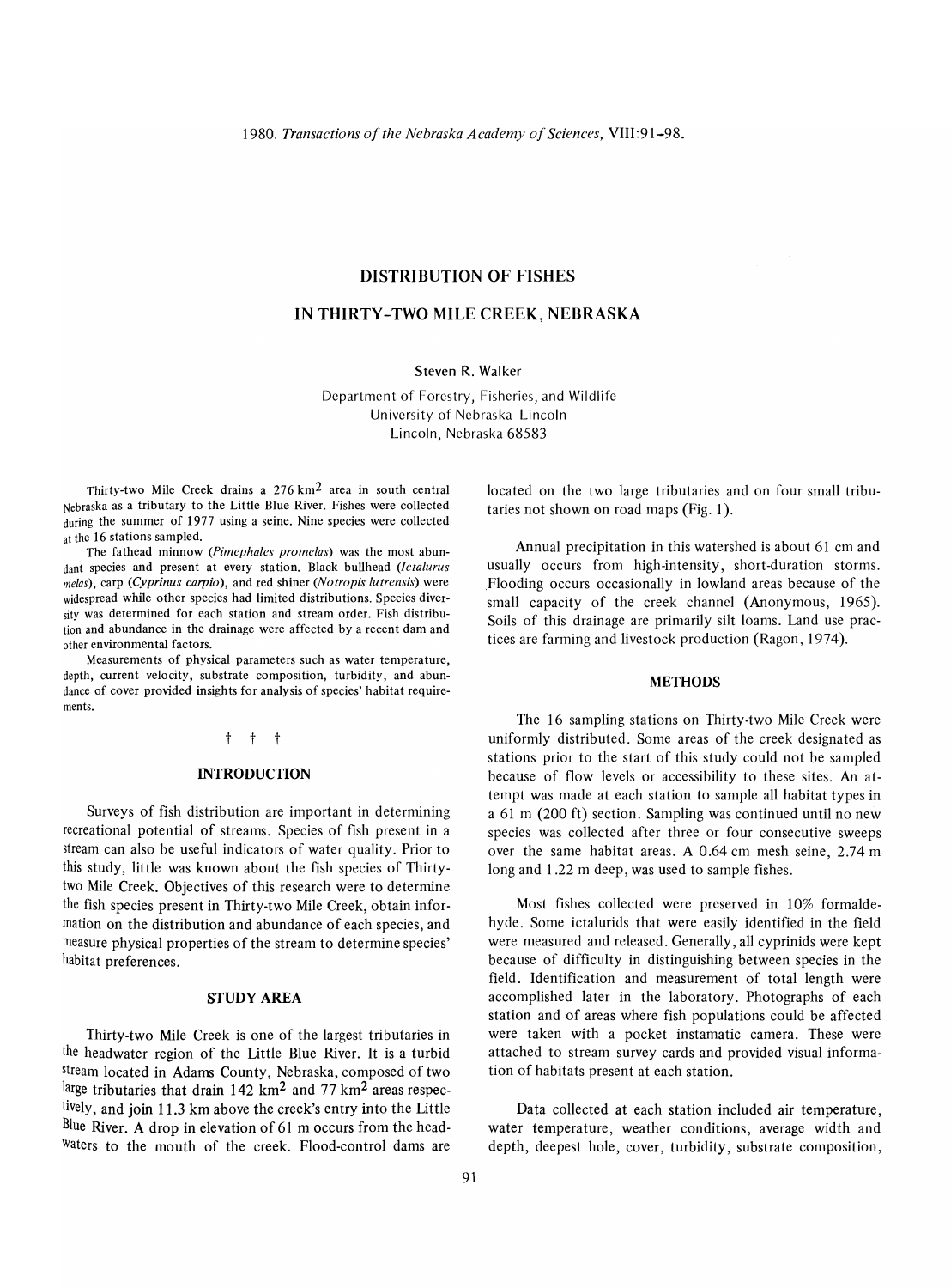

FIGURE 1. Location of flood-control dams and sampling stations on Thirty-two Mile Creek, 1977.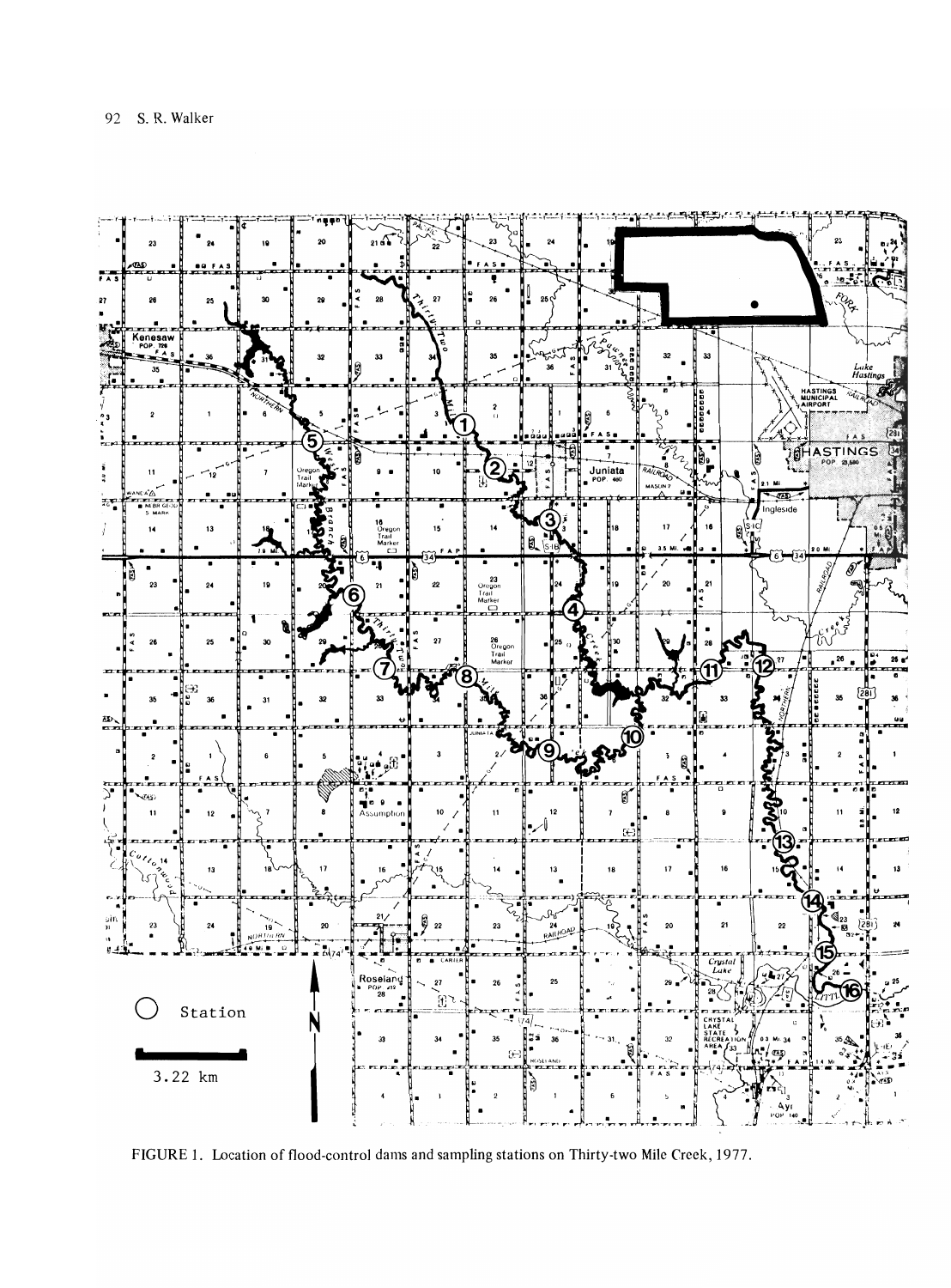current velocity, and percentage of riffle and pool area. Water <sub>cu</sub>rrent velocity, and percentage of fifter and pool area. Water<br><sub>temperatures were measured by submerging a thermometer<br> $\frac{1}{2}$  or 5 min just below the surface of the creek at an area of</sub> for 5 min just below the surface of the creek at an area of average depth. Air temperature was measured along the creek hank in the shade. Current velocity was measured by dropping  $\frac{m}{\text{small}}$  floating objects into the creek and measuring with a stopwatch the time required for them to travel a known distance.

Turbidity was recorded as muddy, murky, moderately turbid, or slightly turbid, using visual observations. The following criteria were used to measure turbidity: muddy, clouds of sediment present throughout the water, hand visible at water surface only; murky, water brown but clouds of sediment not prominent, hand visible just below water surface; moderately turbid, hand visible a minimum of 10 cm below water surface; slightly turbid, hand visible a minimum of 30 cm below water surface. This procedure is a relative measure but provides a description of the creek at time of sampling that could not be obtained with a listing of suspended solids in parts per million. Application of this method is of practical use when some information on turbidity is desired but precise measurement is unnecessary.

Horton's (1945) stream-order classification, as modified by Strahler (1954, 1957) was used to identify the streams of Thirty-two Mile Creek. Species diversity (d) was determined for each station and stream order, by the equation,  $d = s - 1 / ln N$ , which expresses the relationship between the total number of species (s) and the natural logarithm (In) of the total number of individuals (N) (Margalef, 1958).

## RESULTS AND DISCUSSION

#### Sample Stations

The stream survey of Thirty-two Mile Creek took place during the summer of 1977. Sixteen stations were sampled. The exact location of each station is shown in Figure 1. Three families and nine species of fish were represented in collections made during this study (Table I).

Two stream types are present in Thirty-two Mile Creek: very turbid, mud-bottom stream, usually I m to 3 m wide; and slightly turbid, sand, gravel and rock-bottom stream, 2 m to 5 m wide. The latter stream occurs at the lower 4.8 km of the creek (stations 13-16). Physical habitats present at each station are shown in Table II. Two stream orders are present in the creek. The two large tributaries are first-order streams and they join forming a second-order stream which flows into the Little Blue River.

TABLE I. Common and scientific names, relative abundance, distribution, and composition of the fishes collected in Thirty-two Mile Creek, 1977.

| Species                 | Common<br>Name     | Total<br>Collected | No. of<br><b>Stations</b> | Fish<br>Composition % |  |  |
|-------------------------|--------------------|--------------------|---------------------------|-----------------------|--|--|
| Family Cyprinidae       |                    |                    |                           |                       |  |  |
| Cyprinus carpio         | Carp               | 17                 | 9                         | 4.2                   |  |  |
| Notropis lutrensis      | Red shiner         | 94                 | 9                         | 23.3                  |  |  |
| Notropis stramineus     | Sand shiner        | 74                 | 4                         | 18.3                  |  |  |
| Phenacobius mirabilis   | Suckermouth minnow | 8                  | 2                         | 2.0                   |  |  |
| Pimephales promelas     | Fathead minnow     | 163                | 16                        | 40.4                  |  |  |
| Semotilus atromaculatus | Creek chub         | 1                  | 1                         | 0.2                   |  |  |
| Family Ictaluridae      |                    |                    |                           |                       |  |  |
| Ictalurus melas         | Black bullhead     | 26                 | 11                        | 6.4                   |  |  |
| Ictalurus punctatus     | Channel catfish    | 20                 | 7                         | 5.0                   |  |  |
| Family Centrarchidae    |                    |                    |                           |                       |  |  |
| Lepomis cyanellus       | Green sunfish      |                    |                           | 0.2                   |  |  |
|                         |                    |                    |                           |                       |  |  |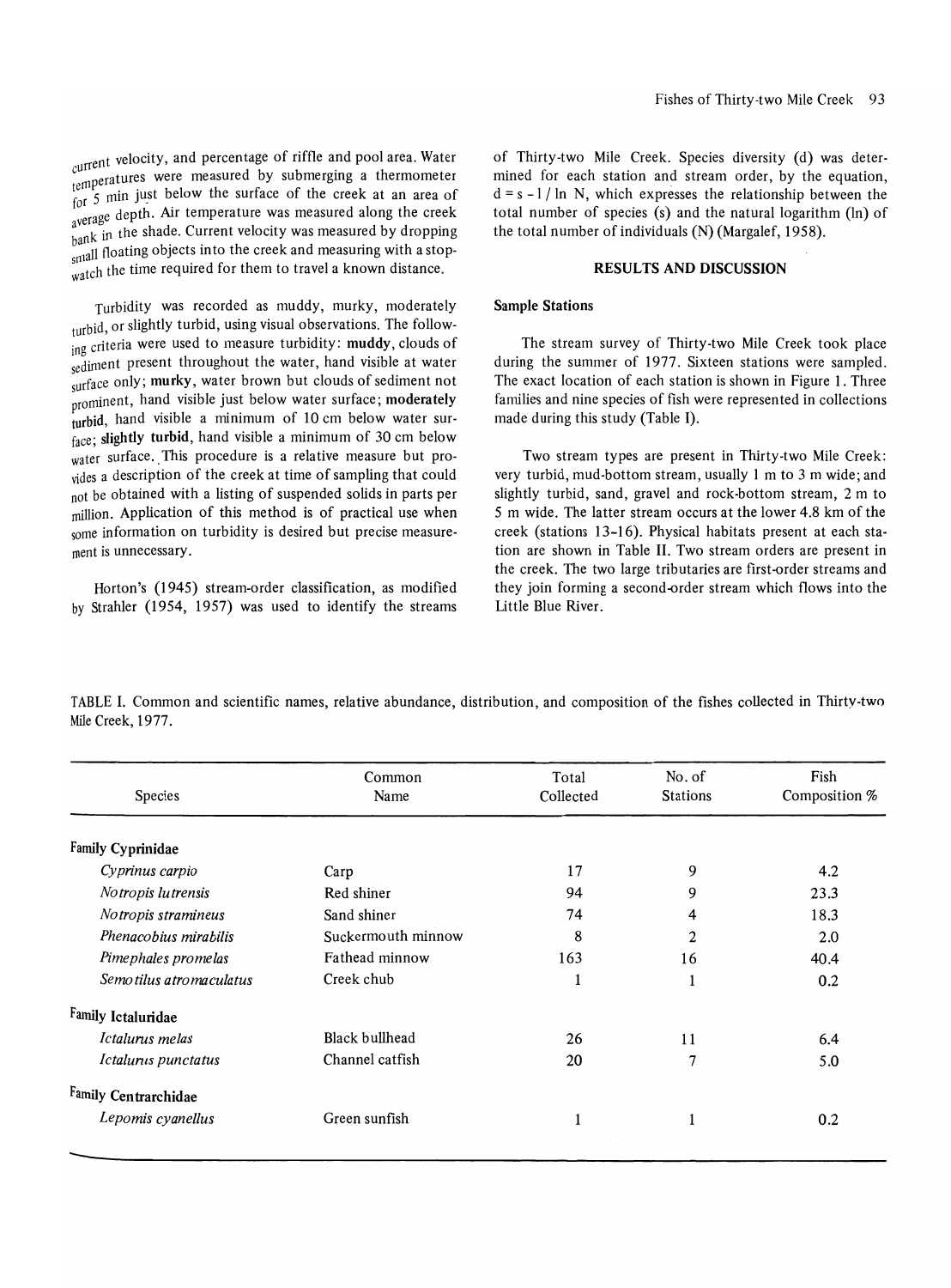# 94 S. R. Walker

| Station<br>Number<br>& Date<br>Sampled | Average<br>Depth $(cm)$ | Average<br>Width (m) | Deepest<br>Hole (cm) | Pool:<br>Riffle | Turbidity          | Substrate                               | Current<br>Velocity<br>m/sec | Water <sup>O</sup> C<br>Temperature | Cover                             |  |  |
|----------------------------------------|-------------------------|----------------------|----------------------|-----------------|--------------------|-----------------------------------------|------------------------------|-------------------------------------|-----------------------------------|--|--|
| 1<br>May 22                            | 38                      | 0.9                  | 81.3                 | 9:1             | murky              | 0.014<br>mud                            |                              | 18.9                                | some vegetation                   |  |  |
| $\mathbf{2}$<br>June 11                | 46                      | 13.0                 | 61.0                 | 10:0            | muddy              | 15.5<br>0.000<br>mud                    |                              | minimal                             |                                   |  |  |
| 3<br>June 11                           | 41                      | 1.8                  | 55.9                 | 10:0            | murky<br>green     | 15.5<br>mud<br>0.000                    |                              | some small tree<br>stumps           |                                   |  |  |
| $\overline{4}$<br>June 25              | 13                      | 1.7                  | 61.0                 | 9:1             | murky              | 0.57<br>30.5<br>mud                     |                              |                                     | minimal                           |  |  |
| 5<br>Aug. 12                           | 23                      | 0.9                  | 91.4                 | 8:2             | murky              | 0.027<br>23.3<br>mud                    |                              |                                     | some vegetation                   |  |  |
| 6<br>July 5                            | 58                      | 3.0                  | 91.4                 | 9:1             | murky              | mud                                     | 0.08<br>25.0                 |                                     | some brush                        |  |  |
| 7<br>July 5                            | 18                      | 1.8                  | 22.9                 | 9:1             | murky              | mud<br>0.60<br>27.2                     |                              |                                     | some logs and brus                |  |  |
| 8<br>July 12                           | 61                      | 1.8                  | 71.1                 | 10:0            | murky              | 0.20<br>24.4<br>mud                     |                              |                                     | some small tree<br>stumps         |  |  |
| 9<br>July 8                            | 33                      | 2.4                  | 76.2                 | 7:3             | mod.<br>turbid     | mud<br>0.44<br>25.0                     |                              |                                     | lots of wire, brush<br>and logs   |  |  |
| 10<br>July 12                          | 64                      | 3.4                  | 86.4                 | 10:0            | murky              | mud<br>0.33                             |                              | 25.0                                | some vegetation                   |  |  |
| 11<br>Aug. 12                          | 51                      | 3.0                  | 63.5                 | 10:0            | murky              | mud                                     | 0.44                         | 24.4                                | some logs, brush at<br>vegetation |  |  |
| 12<br>June 18                          | 28                      | 2.7                  | 43.2                 | 10:0            | muddy              | mud                                     | 0.44                         | 21.1                                | some logs and brus                |  |  |
| 13<br>Aug. 13                          | 30                      | 2.5                  | 71.1                 | 2:8             | slightly<br>turbid | gravel/mud<br>/rock                     | 0.40                         | 23.3                                | large rocks in pools              |  |  |
| 14<br>Aug. 1                           | 36                      | 3.7                  | 61.0                 | 2:8             | mod.<br>turbid     | sand/gravel<br>/rock                    | 0.50                         | 24.4                                | some brush                        |  |  |
| 15<br>Aug. 1                           | 20                      | 4.6                  | 35.6                 | 4:6             | slightly<br>turbid | sand/gravel 0.50                        |                              | 24.4                                | some brush                        |  |  |
| 16<br>Aug. 1                           | 25                      | 2.4                  | 53.3                 | 1:9             | slightly<br>turbid | sand/gravel<br>$/r$ ock<br>0.80<br>24.4 |                              |                                     | some rocks                        |  |  |

TABLE II. Physical habitats at each sample station, 1977.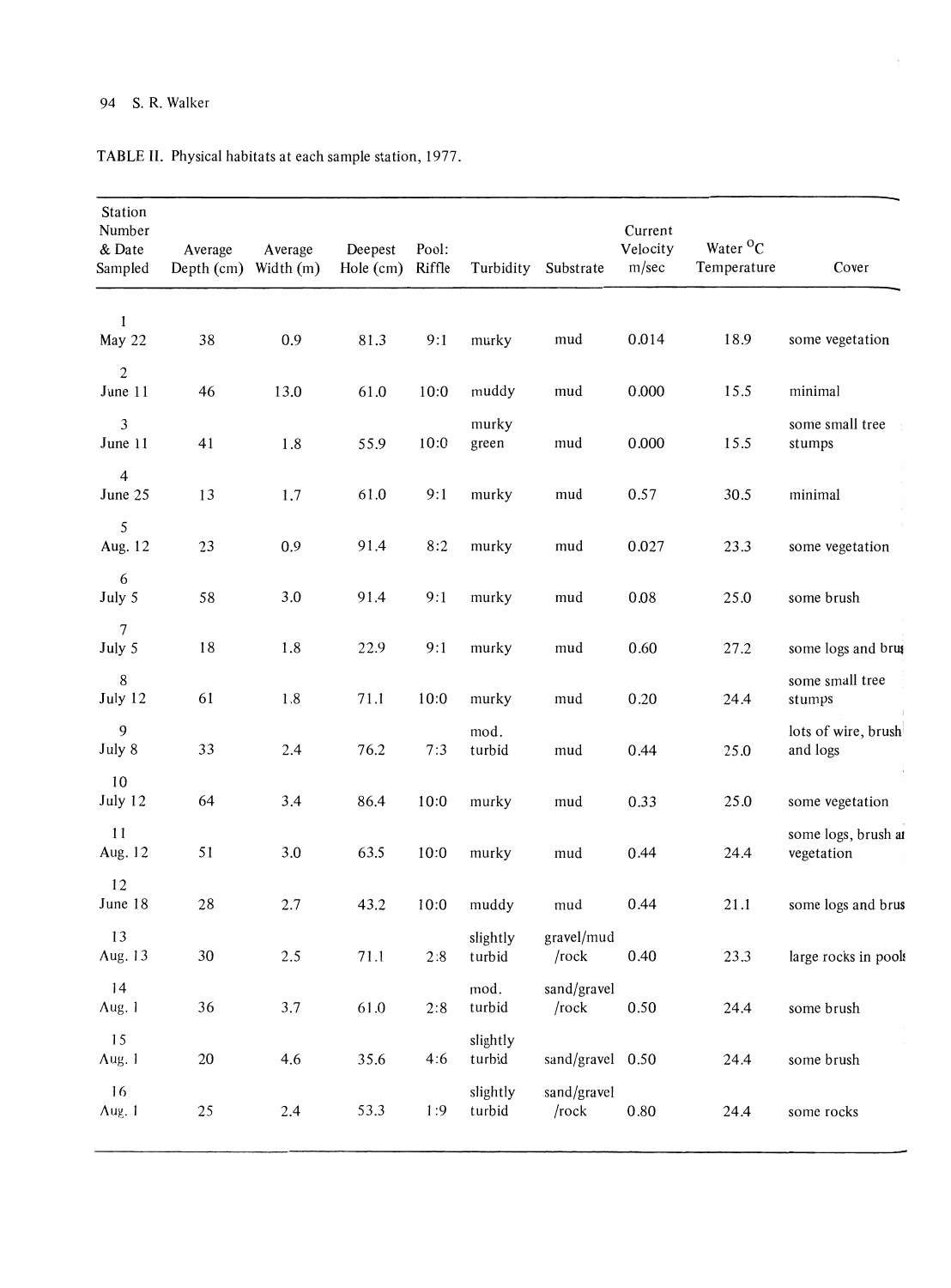# Annotated List of Species

In this list, the scientific name of each species is followed by the common name, as listed by Bailey *et al.* (1970), and the  $b_1$  the species were collected. The families of fishes are arranged in phylogenetic sequence, following the tJI~ssification proposed by Greenwood *ct al.* (1966). Within <sub>each</sub> family, however, genera and species are listed alphabetically. Specimens will be stored in the University of Nebraska State Museum, Lincoln.

*Cyprinus carpio* (Linnaeus), carp. Stations 1, 2, 4,5,6,  $9.11, 12$ , and 13. The largest carp sampled measured 101 mm in total length. All carp collected were seined from mudbottomed pools with muddy or murky turbidities. Their occurrence in pools seemed to indicate a preference for little or no surrent. Carp tolerance was demonstrated by collections from residual pools, and in water temperatures ranging from 15.5 C to 30.5 C. Hard substrates, riffles, and swift currents were avoided by carp.

*Notropis lutrcnsis* (Baird and Girard), red shiner. Stations 6,9,10,11,12,13,14,15, and 16. The largest red shiner collected measured 65 mm in total length. Habitat preferences were riffles, swift current, moderate to slight turbidities, coarse substrate, and good discharge. Red shiners were not present at stations with average depths less than 20 cm or those at which cattle had access to the creek. Preference of red shiners in Thirty-two Mile Creek for riffles, instead of pools, is contrary to most previous descriptions of their preferred habitat. Deacon (1961), however, suggested that red shiners may be periodically abundant in riffles when they are almost unoccupied by other fish species. Water temperature may also be a factor in the distribution and abundance of red shiners. All red shiner collections were made in water between 21 C and <sup>25</sup>C. In general, it seems that red shiners avoided residual pools, polluted waters, temperature extremes, and shallow depths.

*Notropis stramineus* (Cope), sand shiner. Stations 13, 14, 15, and 16. Habitat preferences were coarse substrate, swift current, and slight to moderate turbidity. No sand shiner was collected over a mud substrate, and most were collected from riffles. The largest sand shiner sampled measured 63 mm in total length. Sand shiners were collected at all four of the stations on Thirty-two Mile Creek that had coarse substrates.

*Phenacobius mirabilis* (Girard), suckermouth minnow. Stations 13 and 14. A preference was shown for sand, gravel, md rock substrate, large areas of riffles (greater than 60%), md moderate current (0.4 to 0.5 m/sec). Avoidance of areas  $*$ ith steep gradients, swift current (greater than 0.7 m/sec), md shallow average depths (less than 20 cm), was suggested  $y$  collection efforts. The largest suckermouth minnow sam $l$ <sup>led</sup> measured 95 mm in total length.

*Pimephalcs promclas* (Rafinesque), fathead minnow. Stations I, 2, 3, 4, 5, 6, 7, 8, 9, 10, 11, 12, 13, 14, 15, and 16. The fathead minnow was found at every station and was the most abundant species in Thirty-two Mile Creek. The largest fathead minnow collected measured 72 mm in total length. Fathead minnows showed a preference for mud bottoms, poois, and little or no current. They were abundant in areas where few other species were present. A preference was shown for muddy or murky turbidities, but fathead minnows were found in abundance also at two gravel-bottom stations having slight turbidities. The most notable preference of fathead minnows was for pools instead of riffles.

*Scmotilus atromaculatus* (Mitchell), creek chub. Station IS. A single individual, 90 mm in total length, was collected. This specimen was collected over a sand-and-gravel substrate, in moderate current (0.5 m/sec) next to a brush pile.

*Ictalurus mclas* (Rafinesque), black bullhead. Stations 3, 4,5,6,7,8,9,10,11,13, and 14. The largest fish sampled during this study was a black bullhead 170 mm in total length. Black bullheads were collected exclusively in pools, which suggests a preference for quiet water. Black bullheads also preferred mud bottoms and muddy to murky turbidities.

*Ictalurus punctatus* (Rafinesque), channel catfish. Stations 5,8, II, 13, 14,15, and 16. The largest channel catfish collected measured 96 mm in total length and was one year old. Age was determined by counting annuli on pectoral spine sections cut by a small, power saw and examined microscopically. No general habitat trends were observed for age 0 and age 1 channel catfish. Collections were made over sand, gravel, rock, and mud substrates; in riffles and pools; and in varying turbidities and current velocities.

*Lcpomis cyancllus* (Rafinesque), green sunfish. Station 2. Only one individual, 101 mm in total length, was collected. The creek was dry above and below this station. The habitat consisted of a long, moderately deep, residual pool (average depth 60 cm), with a mud substrate, and muddy turbidity.

#### Factors Influencing Species Abundance and Distribution

Habitat preferences of fish species will affect their abundance in different stream types. Table III shows species diversity and distribution of fishes in Thirty-two Mile Creek for each station and order of stream. The numbers of each species collected at each station are listed. Harrel *ct al.* (1967) noted an increase in species diversity with stream order and attributed this to an increase in available habitat and decrease in environmental fluctuations with increasing stream order. Odum *et al.* (1960) postulated that fishes found in low-order streams had more generalized habitat requirements than those restricted to higher-order streams.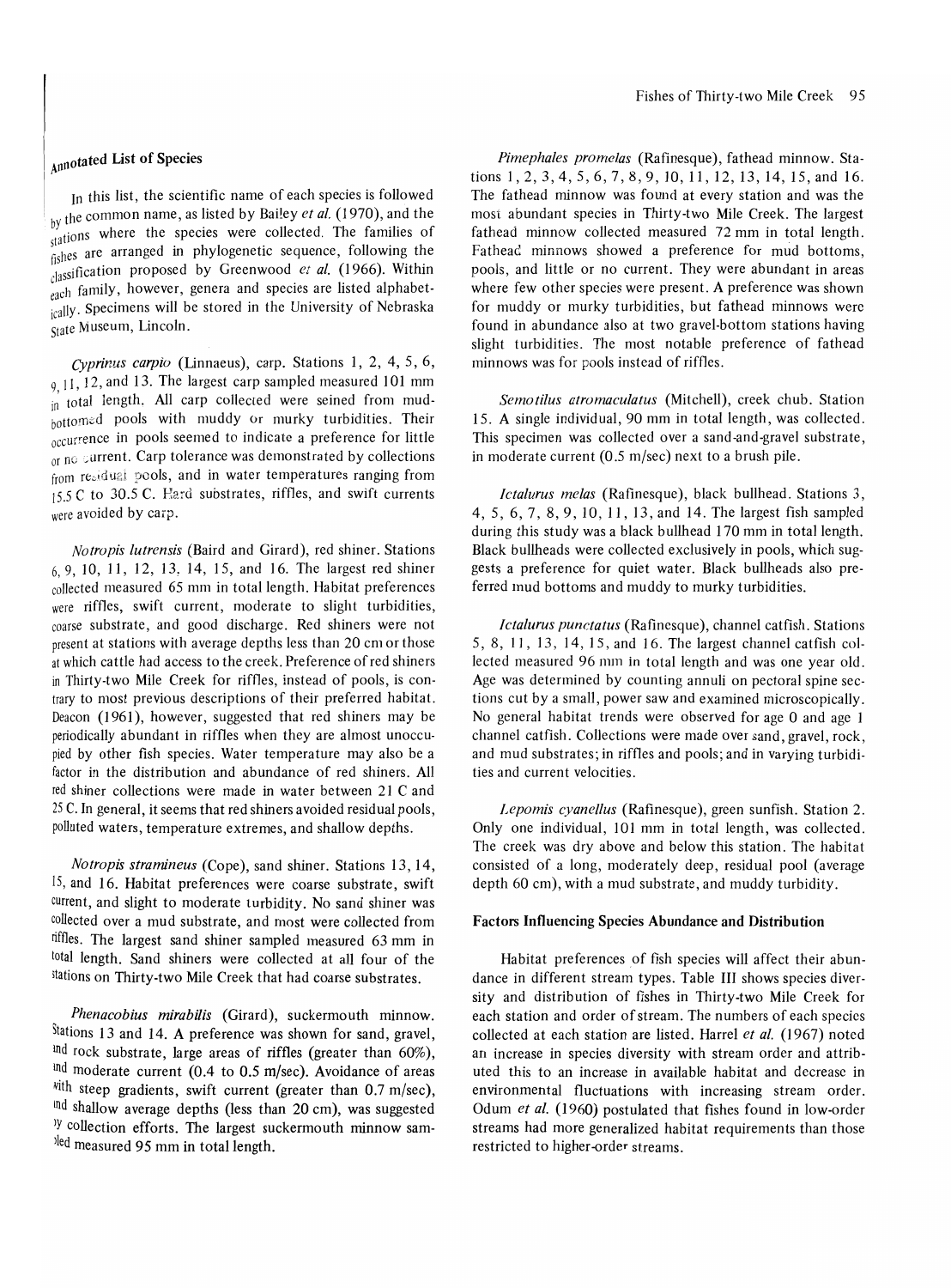|                         | First-order Streams   |                |                                                   |                |                |                |                | Second-order Streams |                  |                |                         |                |                               |                |                  |              |                |
|-------------------------|-----------------------|----------------|---------------------------------------------------|----------------|----------------|----------------|----------------|----------------------|------------------|----------------|-------------------------|----------------|-------------------------------|----------------|------------------|--------------|----------------|
|                         | <b>Station Number</b> | $\mathbf{1}$   | $\sqrt{2}$                                        | 3              | $\overline{4}$ | 5              | 6              | $\tau$               | $\,8\,$          | 9              | 10                      | 11             | 12                            | 13             | 14               | 15           | 16             |
| Species                 | Number Collected      |                |                                                   |                |                |                |                |                      |                  |                |                         |                |                               |                |                  |              |                |
| Cyprinus carpio         |                       | $\mathbf{1}$   | $\overline{c}$                                    |                | $\mathbf{1}$   | $\overline{4}$ | 3              |                      |                  | $\mathbf{1}$   |                         | $\overline{2}$ | $\overline{2}$                | $\mathbf{1}$   |                  |              |                |
| Notropis lutrensis      |                       |                |                                                   |                |                |                | $\epsilon$     |                      |                  | $\mathbf{1}$   | $\mathbf{1}$            | $\overline{2}$ | $\overline{2}$                | 15             | 18               | 13           | 36             |
| Notropis stramineus     |                       |                |                                                   |                |                |                |                |                      |                  |                |                         |                |                               | 11             | 16               | 9            | 38             |
| Phenacobius mirabilis   |                       |                |                                                   |                |                |                |                |                      |                  |                |                         |                |                               | 6              | $\sqrt{2}$       |              |                |
| Pimephales promelas     |                       | 27             | 13                                                | $\overline{4}$ | 6              | 5              | 10             | 10                   | $\overline{4}$   | $\overline{2}$ | 18                      | 9              | $\overline{2}$                | 14             | 9                | 22           | $\overline{2}$ |
| Semotilus atromaculatus |                       |                |                                                   |                |                |                |                |                      |                  |                |                         |                |                               |                |                  | $\mathbf{1}$ |                |
| Ictalurus melas         |                       |                |                                                   | $\mathbf{1}$   | 5              | $\overline{3}$ | $\overline{2}$ | $\overline{4}$       | $\mathfrak{Z}$   | $\mathbf{1}$   | $\overline{c}$          | $\overline{2}$ |                               | $\overline{2}$ | $\mathbf{1}$     |              |                |
| Ictalurus punctatus     |                       |                |                                                   |                |                | $\mathfrak{Z}$ |                |                      | $\boldsymbol{6}$ |                |                         | $\sqrt{2}$     |                               | $\overline{4}$ | $\sqrt{2}$       | $\sqrt{2}$   | $\mathbf{1}$   |
| Lepomis cyanellus       |                       |                | $\mathbf{1}$                                      |                |                |                |                |                      |                  |                |                         |                |                               |                |                  |              |                |
| Total individuals       |                       | 28             | 16                                                | 5              | 12             | 15             | 21             | 14                   | 13               | 5              | 21                      | 17             | 6                             | 53             | 48               | 47           | 77             |
| Total species           |                       | $\overline{c}$ | $\mathfrak{Z}$                                    | $\overline{2}$ | 3              | $\overline{4}$ | $\overline{4}$ | $\overline{2}$       | $\mathfrak{Z}$   | $\overline{4}$ | $\overline{\mathbf{3}}$ | $\sqrt{5}$     | $\mathfrak{Z}$                | $\overline{7}$ | $\boldsymbol{6}$ | 5            | $\overline{4}$ |
| Species diversity       |                       |                | 0.30 0.72 0.62 0.80 1.11 0.99 0.38 0.78 1.86 0.66 |                |                |                |                |                      |                  |                |                         |                | 1.41 1.12 1.51 1.29 1.04 0.69 |                |                  |              |                |
| Combined N              | 150                   |                |                                                   |                |                |                |                |                      | 248              |                |                         |                |                               |                |                  |              |                |
| Combined s              | 6                     |                |                                                   |                |                |                |                | $8\,$                |                  |                |                         |                |                               |                |                  |              |                |
| Combined d              |                       | 1.00           |                                                   |                |                |                |                |                      |                  |                | 1.27                    |                |                               |                |                  |              |                |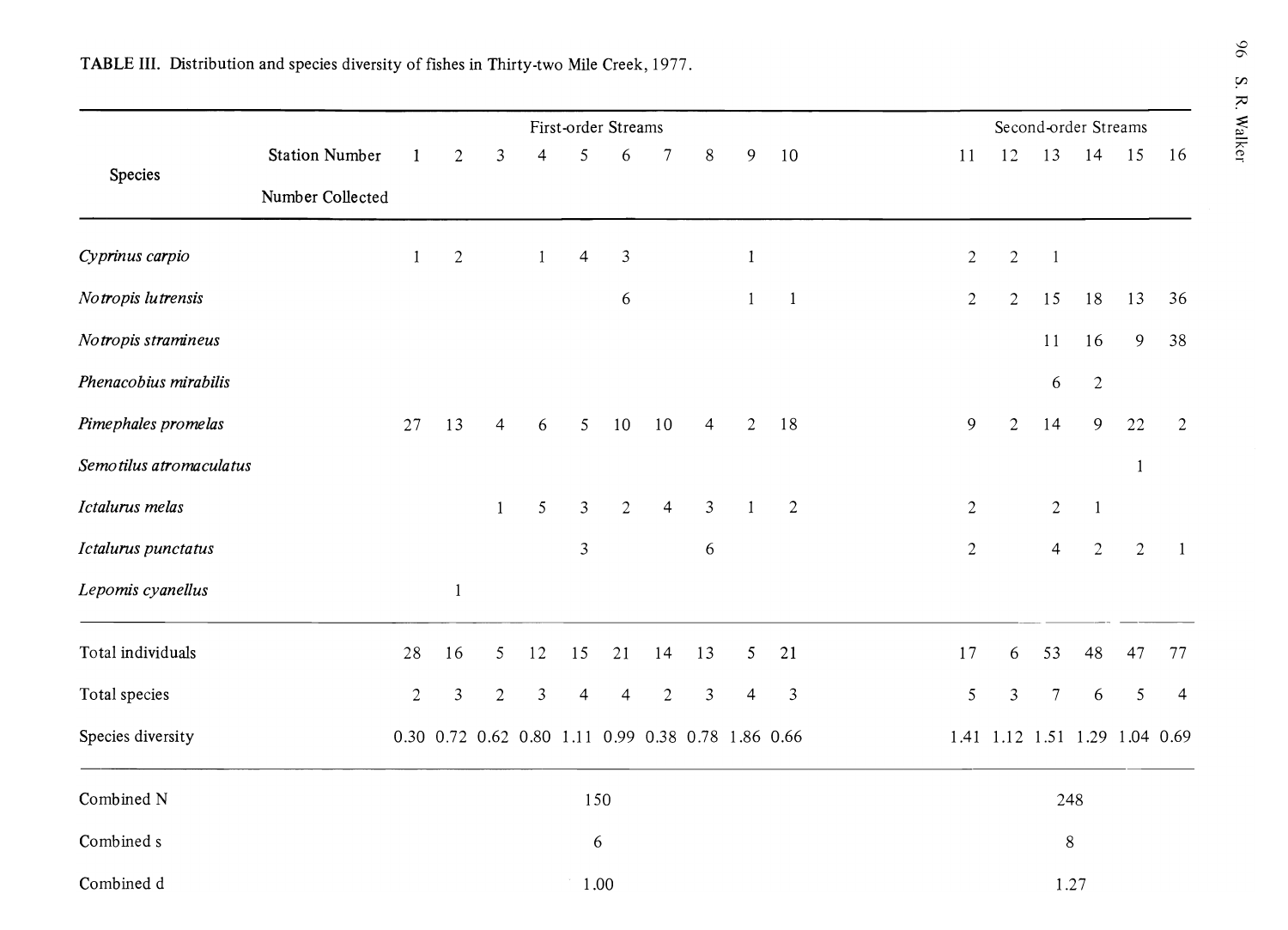The second-order stream of Thirty-two Mile Creek had oreater abundance of fishes, more species, and a larger diver-  $\frac{\sigma}{\text{d}t}$  index than the first-order streams. Species collected in the latter were generally highly tolerant, mobile species adapted to intermittent stream conditions. These findings compare favorably with those of Harrel *et al.* (1967) and Odum *et al.*  (1960).

Relative abundance of each species, number of stations where collections were made, and the fish composition of Thirty·two Mile Creek are shown in Table I. Species abundance and distribution varied throughout Thirty-two Mile Creek and could be classified: (1) widespread, sometimes abundant; (2) widespread, never abundant; (3) limited distribution, always abundant; and (4) limited distribution, never abundant. Abundant species in this classification were those with 9 or more specimens collected at a station. Widespread species were those found at 8 or more of the 16 stations. Red shiner and fathead minnow were characterized by classification 1; carp and black bullhead by classification 2; sand shiner by classification 3; and channel catfish, suckermouth minnow, green sunfish, and creek chub by classification 4.

Game fish collected in Thirty-two Mile Creek were channel catfish and black bullhead. Only one specimen, a black bullhead, was of a "keepable size." The only possibility for a fishery within this drainage would seem to be the lakes formed by flood-control dams.

Annual cycles of abundance of small fishes have been noted by many authors (Wickliff, 1941; Larimore, 1955; Paloumpis, 1958a,b). Nearly all studies have shown populations are high in summer and fall. Published information on spring populations is contradictory, some authors noting high and others low levels during this season. Differences in spring populations may depend upon whether the streams stayed open during the winter. A stream that stayed open all winter would have a higher spring population than a stream that had frozen over during the winter and had to be repopulated.

Smith (1963) stated that increases in late summer and fall are due, in part, to the appearance of young-of-the-year in many cyprinid species. This trend was evident in Thirty-two Mile Creek. Cyprinids with breeding characteristics were collected during each month of the study, May through August. Young-of-the-year were collected June through August (Table IV); however, larger numbers of young-of-theyear were collected in August than during any other month.

Total numbers of fish collected in August were higher than in May, June, or July, agreeing with findings by Smith  $(1963)$ . This is biased, however, because most stations sampled <sup>In</sup> August were on the second-order stream. Second-order

streams normally have larger fish populations than first-order streams (Harrel *et al., 1967).* 

TABLE IV. Initial collections of young-of-the-year fish in Thirty-two Mile Creek, 1977.

| <b>Species</b>            | First<br>Collection<br>Date | Station        | Total<br>Length<br>(mm) |  |  |
|---------------------------|-----------------------------|----------------|-------------------------|--|--|
| Cyprinus carpio           | June 11                     | $\overline{a}$ | 33                      |  |  |
| Pimephales promelas       | June $25$                   | 4              | 27                      |  |  |
| <i>Notropis lutrensis</i> | July 5                      | 6              | 30                      |  |  |
| Ictalurus melas           | July 8                      | 9              | 32                      |  |  |
| Ictalurus punctatus       | July 12                     | 6              | 36                      |  |  |
| Notropis stramineus       | August 1                    | 16             | 36                      |  |  |
| Phenacobius mirabilis     | August 1                    | 14             | 30                      |  |  |

Previous research on Thirty-two Mile Creek is limited to a seine survey by Bliss and Schainost (1973) from 5 stations on the creek. Four of these stations were at the same sites as stations 3, 10, 12, and 15 of this study. The fifth station was located 0.8 km south of station 6. Bliss and Schainost (1973) collected only one species, *Noturus f!avus,* stonecat, in Thirtytwo Mile Creek which was not collected during the summer of 1977. Specimens of *Notropis stramineus, Phenacobius mirabilis, Semotilus atromaculatus,* and *Ictalurus punctatus* were collected for the first time in Thirty-two Mile Creek during 1977.

The dam on the lower, east branch of Thirty-two Mile Creek may have an effect on the distribution of fish species in this first-order stream. This dam is a permanent barrier to upstream movement, preventing immigration by new species. Also, the inlet to the lake consists of two large culverts which are 1.5 m above the surface of the lake. Fish which came through the culverts during high water would be prevented from returning upstream.

During dry periods the east branch above the dam dries except for the large pool above the culverts and a few other pools such as the one at station 2. Highly tolerant fish species which can withstand drought in residual pools are the only